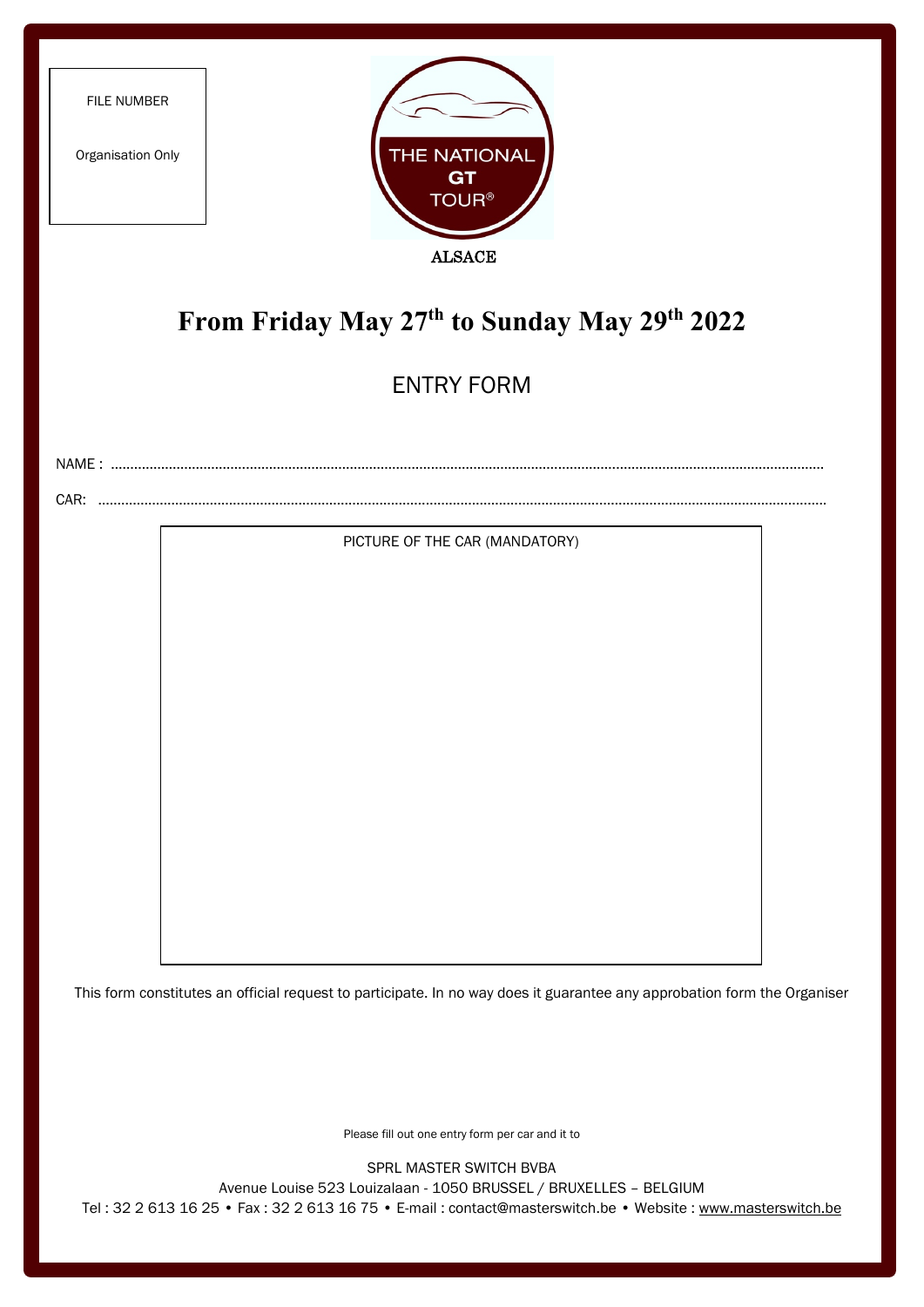## TEAM

|                         | <b>DRIVER</b>                  | CO-DRIVER                      |
|-------------------------|--------------------------------|--------------------------------|
| Laste name              |                                |                                |
| <b>First Name</b>       |                                |                                |
| Address                 |                                |                                |
| Phone nr                |                                |                                |
| Home<br>$\bullet$       |                                |                                |
| Office<br>$\bullet$     |                                |                                |
| Cellphone<br>$\bullet$  |                                |                                |
| E-mail                  |                                |                                |
| Driver's License number |                                |                                |
| Blood type              |                                |                                |
| Date of Birth           |                                |                                |
| Language                | $\Box$ NL $\Box$ FR $\Box$ ENG | $\Box$ NL $\Box$ FR $\Box$ ENG |



| <b>PICTURE</b> |  |
|----------------|--|
|                |  |
|                |  |
|                |  |
|                |  |

Any change in driver or co-driver must first be approved by the Organiser

## VEHICLE

| Make                 | Model                |
|----------------------|----------------------|
| Chassis Nr           | Year of construction |
| Displacement         | PK DIN / CV DIN      |
| Vehicle registration |                      |

Should your vehicle not be retained by the Organiser, is there any other substitute vehicle If so, which one ?

| <b>MAKE</b> | <b>CONSTRUCTION</b><br><b>VEAR</b><br><b>CAR</b> | MODEL |  |
|-------------|--------------------------------------------------|-------|--|
|             |                                                  |       |  |